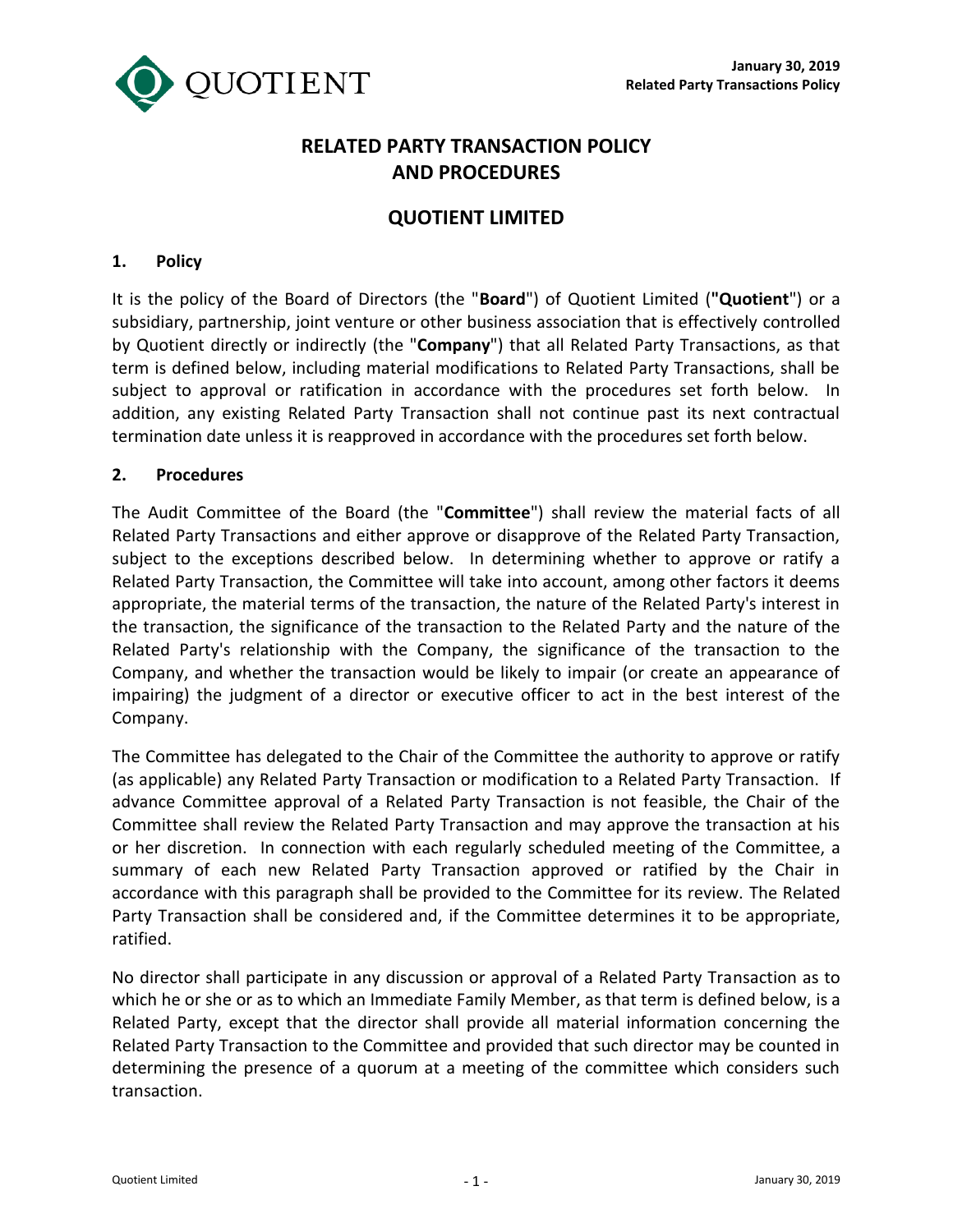

If any executive officer of the Company becomes aware of a Related Party Transaction that the Committee has not approved or ratified, he or she shall promptly inform the Committee. The Committee shall consider all of the relevant facts and circumstances available to the Committee, and: (a) if the Related Party Transaction is pending or ongoing, the Committee may ratify, amend or terminate the transaction; or (b) if the Related Party Transaction has been completed, the Committee may ratify or rescind the transaction; and (c) in either case, the Committee may direct one or more executive officers, the Company's internal auditors, or the Company's independent auditors to evaluate the Company's internal controls and procedures to determine why the transaction was not submitted to the Committee for prior approval and to report whether any changes to the Company's internal controls and procedures are recommended.

#### **3. Standing Pre-Approval for Certain Related Party Transactions**

The Committee has reviewed the types of Related Party Transactions described below and determined that each of the following Related Party Transactions shall be deemed to be pre-approved by the Committee, even if the aggregate amount involved is expected to exceed \$120,000.

- (a) *Employment of executive officers*. Any employment by Quotient of an executive officer of Quotient, as long as the executive officer is not an Immediate Family Member of another executive officer, director, or nominee for director of Quotient, and the Compensation Committee has approved such executive officer's compensation.
- (b) *Director compensation*. A transaction that involves compensation to a director of the Company for services as a director if such compensation will be reported pursuant to Item 402(k) of Regulation S-K.
- (c) *Transactions where all shareholders receive proportional benefits*. Any transaction where the Related Party's interest arises solely from the ownership of a class of Quotient's equity securities and all holders of that class of equity securities received the same benefit on a pro rata basis (e.g., dividends).
- (d) *Certain transactions with other companies*. Interests arising solely from the Related Party's position as an executive officer or employee of another entity that is a party to the transaction, where: (i) the Related Party and all other Related Parties own in the aggregate less than a five percent (5%) equity or similar ownership interest in such entity; (ii) the Related Party and his or her Immediate Family Members are not involved in the negotiations of the terms of the transaction and do not receive any special benefits as a result of the transaction; and (iii) the amount involved in the transaction equals less than the greater of \$1,000,000 or two percent (2%) of the consolidated annual gross revenues of the other entity that is a party to the transaction (and of which the Related Party is an executive officer or employee).